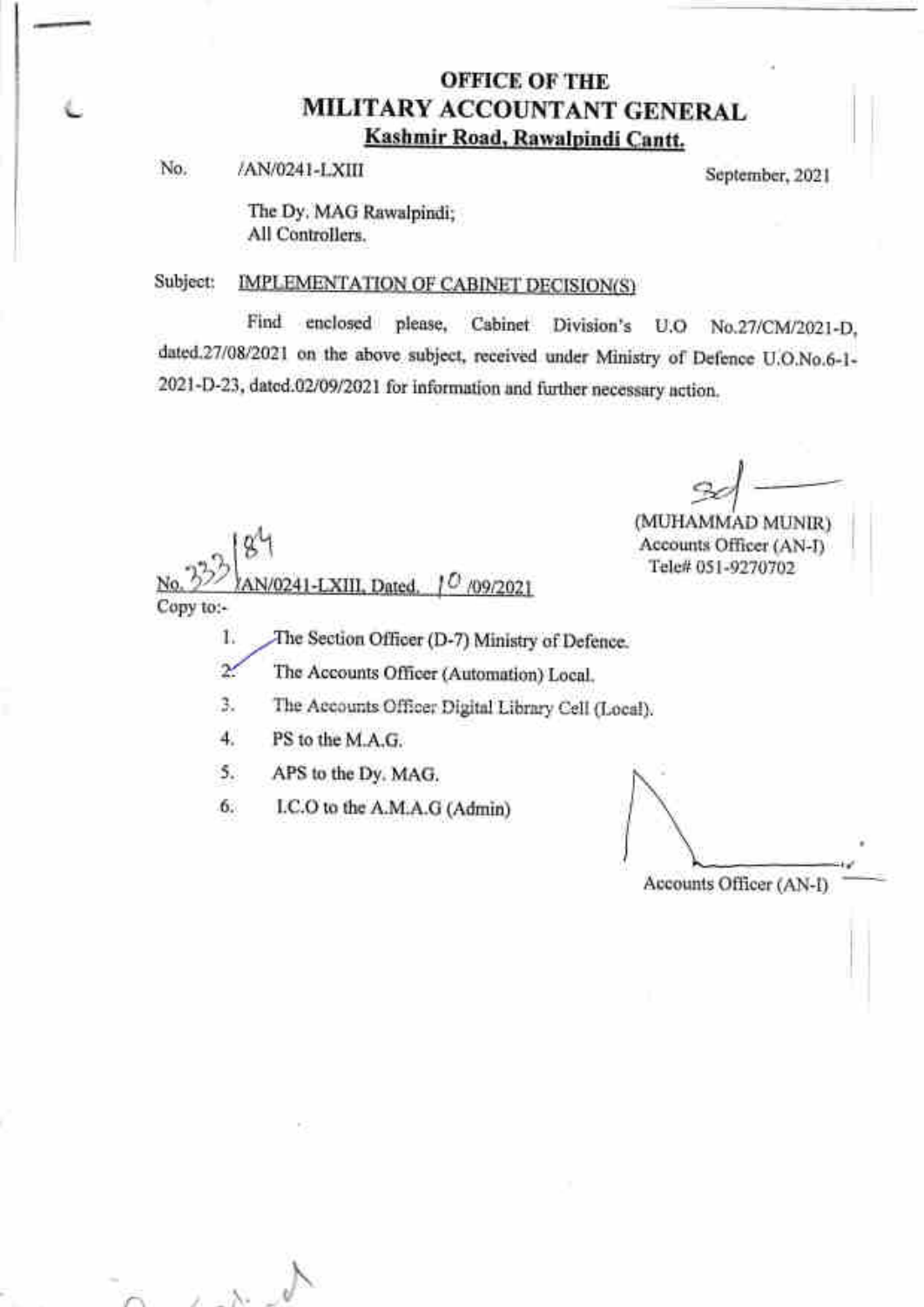#### GOVERNMENT OF PAKISTAN MINISTRY OF DEFENCE (DETENCE DIVISION)

#### Subject: IMPLEMENTATION OF CABINET DECISION(S)

Please find enclosed a copy of Cabinet Division's U.O. No.27/CM/2021-D cated 27<sup>th</sup> August, 2021 on the above cited subject, for information and further lecessary action

**SANDARY ADDISON** i: <sup>J</sup> tan Ali) T 3 SEP 5221 **Section Officer** .t \*

- i. Military Accountant General, PMAD, Rawaipindi
- ii. Surveyor General, Survey of Pakistan, Rawalpindi
- iii. Director General ML&C Deptt, Rawalpindi
- iv. Director General FGEI (ClG) Dte, Rawalpindi
- Director General PASB, Rawalpindi v.
- vi, Director General PMSA, Karachi
- vii. Directorate General, lSl, lslamabad
- viii. Director Admin, JSHQs, Chaklala, Rawalpindi
- ix. SD Dte (SD-I), GHQ, Rawalpindi
- x, ACAS (Admin), AHQ, Islamabad
- xi. ASNS (Admin), NHQ, Islamabad
- xii. National Defence University, Islamabad

### MoD's U.O. No.6-1-2021-D-23 dated 2<sup>nd</sup> Sept. 2021

Copy for information to:-

 $\mu_{\gamma}$ 

tL.

All Joint Secretaries of MoD DS (Army-C) DS (Admin)

 $\frac{1}{2}$  $\mathcal{C}^*$  orbital ind  $\checkmark$